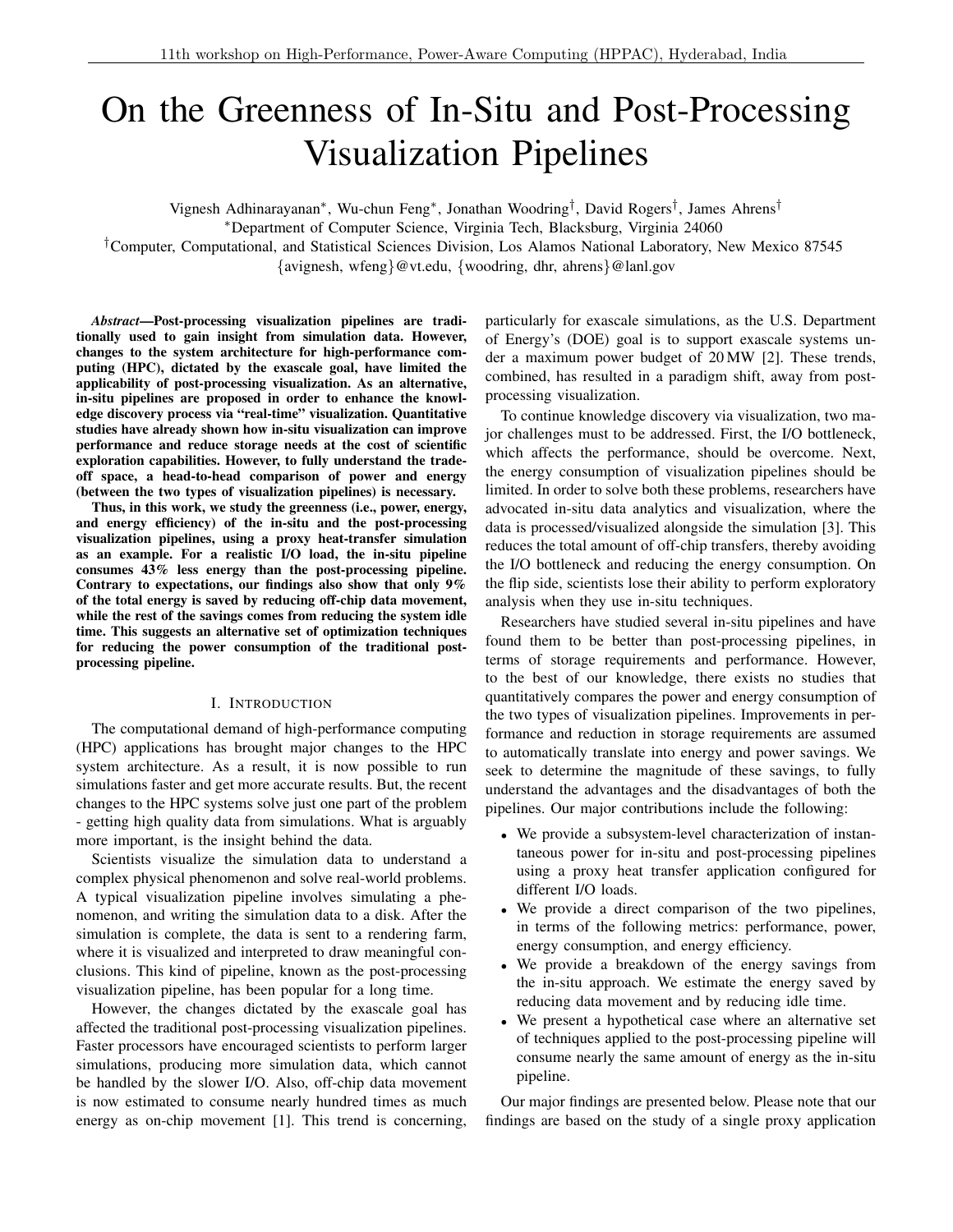in a limited setting. The application was run on a single node, using a traditional hard disk, local to the node.

- Energy saved by adopting in-situ visualization is as high as 43% for a proxy application configured for a realistic I/O load.
- As much as 91% of the energy is saved by minimizing the time spent idling, while only 9% of the energy is saved by actually avoiding off-chip accesses.
- Using *fio* benchmark, we show cases where the I/O bottleneck and the associated power overhead could be overcome even in the post-processing pipelines, using techniques such as software-directed data reorganization.

While the scope of this study is limited, it will be expanded to real applications running on state-of-the art HPC systems in the future.

The rest of the paper is organized as follows. Section II covers background on visualization pipelines, the target application, and energy measurement. Related work is presented in Section III. The experimental setup is described in Section IV. The results are discussed in Section V. We present our future work and conclude in Section VI.

## II. BACKGROUND

In this section, we explain our proxy application and the different pipelines studied. We also provide some background on the power monitoring capability of our target system.

## *A. Proxy Heat-Transfer Simulation*

Our proxy application performs a heat transfer simulation based on the finite-element method, similar to the methods described by Reddy and Gartling [4]. This method solves a partial-differential equation by performing a series of stencil computations. The application operates on a three-dimensional grid. In each timestep, the temperature of every element in the grid is computed from its six face-centered cubic neighbors. At the end of each timestep, either the raw data or the image representation of the data can be stored on the disk. The image representation of the z-plane at timesteps 2000 and 10000 is shown in Figure 1. The color of each point in the grid represents its temperature.

The size of the grid (in MB), is given as input to the application. This size also represents the amount of data that is written at the end of each timestep. The application creates an NxNxN grid corresponding to the input size and simulates the transfer of heat within the grid. The user can also control the size of the chunks in which data is written to and read from the disk. To control the time spent in simulation and disk I/O, the user can also specify how often the simulation data is read and written.

The application supports the following modes

- heat: Performs a heat transfer simulation based on stencil computations.
- nnread: Performs disk read operations. The read requests go to sequential locations.
- nnwrite: Performs disk write operations. The write requests go to sequential locations.



Fig. 1: Heatmap visualization of the z-plane at timesteps 2000 and 10000

- heat+nnwrite: Performs *heat* and *nnwrite* in succession. This corresponds to the first phase of a post-processing pipeline.
- nnread+image: Performs *nnread* and visualization in succession. This corresponds to the second phase of a post-processing pipeline.
- heat+image: Performs *heat* and visualization in succession. This corresponds to an in-situ pipeline.

## *B. Visualization Pipelines*

In an in-situ pipeline, the simulation and the visualization of the simulated data are co-located in the same machine, running side by side. In a post-processing pipeline, data is visualized after the simulation, either in the same machine or in a separate rendering machine. This involves one or more off-chip transfers, either to the disk, or to the network, or both. Within the context of this definition, several pipelines are possible. In this section, we explain what we mean by a post-processing and an in-situ pipeline.

Figure 2a shows the post-processing pipeline. We simulate heat transfer in a 3-D grid and write the raw data to the disk at the end of every iteration. After the simulation is complete, we read the entire data back from the disk, create image representations of the grid, and write the images back to the disk. The images may later be used to compose a movie clip.

Figure 2b shows the in-situ pipeline. We start with the simulation. At the end of each timestep, we generate an image which is a reduced representation of the raw data and write the generated image to the disk.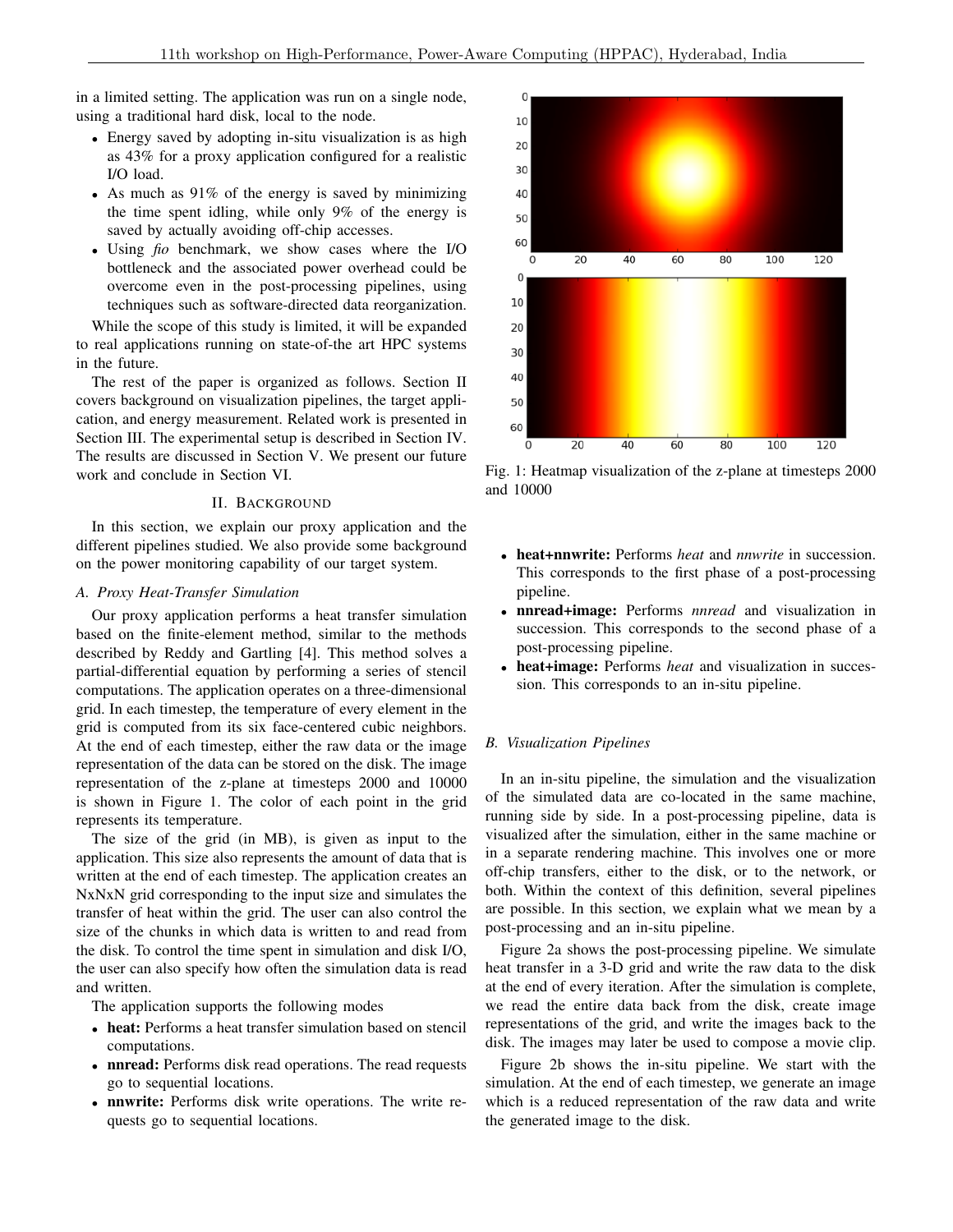

(b) In-situ pipeline

## Fig. 2: Different types of visualization pipelines

#### *C. Power Monitoring*

In our experiments, we collect the power consumed by the sub-components of the CPU through Intel's Running Average Power Limit (RAPL) interface [5]. RAPL was introduced in Intel Sandy Bridge systems and provides power-limiting and energy-monitoring capabilities. We make use of the energymonitoring feature to obtain a component's power profile. The underlying mechanism is described as follows. The RAPL interface reads values from model-specific registers (MSR) that are available in the hardware to monitor the system activities of three components, namely PP0 (core), package (processor), and DRAM (memory). Using a pre-validated model, RAPL estimates the energy consumed by the three components. The average power consumption for any time slice is then computed from the corresponding energy estimates. The estimated power values closely track true power consumption, with an average error rate of less than 1% [5]. Of particular interest to us, is the power consumed by the package and the DRAM.

# III. RELATED WORK

In-situ visualization pipelines have been explored for a long time. Originally conceived as a way to enable scientists to monitor their simulations [6], in-situ visualization is now being adopted to overcome performance bottlenecks associated with large I/O operations. Numerous in-situ algorithms [7], [8], applications [9]–[14], and frameworks [15], [16] have been developed.

Tu et al. couple the simulation and visualization components of a finite-element simulation of earthquake to overcome scalability bottlenecks of traditional approaches [17]. Yu et al. present an in-situ approach for jet-lifted combustion simulation [9]. Kariamadi et al. present an in-situ visualization pipeline for electron fluid and kinetic ions simulations in

order to study the effect of solar wind on planetary bodies [11]. Ahrens et al. present an image-based approach for interactive in-situ visualization and apply it to MPAS-Ocean, an unstructured-mesh simulation of oceans [12]. Many other applications have their own in-situ implementations [13], [14].

With visualization-based approaches proving to be popular for knowledge discovery, a number of visualization frameworks such as ParaView [15], VisIT [16], DataSpaces [18], and ADIOS [19] have been developed to quickly build insitu and post-processing visualization pipelines. Bennett et al. combine in-situ and in-transit techniques using DataSpaces and ADIOS frameworks to analyze data from S3D, a massively parallel turbulent combustion simulation [10]. Biddiscombe et al. use ParaView to build and evaluate their application [20]. All these studies have shown that in-situ approaches have better I/O characteristics and performance. Techniques such as *data sampling* [21], [22] and *data triage* [23] have been developed to further improve the performance.

The metrics of interest in all the above studies are performance/speed and storage size. Studies characterizing the power and energy behavior of in-situ pipelines are limited. Recently, Gamell et al. looked at the performance and energy trade-offs of an in-situ combustion simulation in a largescale system [24]. Haldeman et al. explored the energyperformance-quality tradeoffs of different data movement strategies applicable to in-situ pipelines [25]. Gamell et al. evaluated the energy and performance behaviors of in-situ and in-transit pipelines on an NVRAM-based deep memory hierarchy systems [26]. While the above works evaluate power and energy consumption of in-situ pipelines, none of them provide a direct comparison with post-processing pipelines to help truly understand the energy, performance, and quality trade-offs. In this work, we provide a direct comparison of in-situ and post-processing pipelines in terms of performance, power, energy, and energy efficiency using a proxy heattransfer simulation as an example.

## IV. EXPERIMENTAL SETUP

In this section, we describe the hardware platform, the setup for power monitoring, and the different configurations of the application used in the study.

#### *A. Hardware Platform*

The system under test contains a dual-socket Intel Sandy Bridge, where each socket contains an 8-core Intel Xeon E5- 2665 CPU (for a total of 16 cores in the node). It has 64 GB of DDR3 memory, and a Seagate 500GB 7200rpm HDD. This system runs Ubuntu 12.04 operating system with GNU/Linux 3.2.0-23 kernel. Other details of the hardware platform is given in Table I.

#### *B. Setup for Power Monitoring*

The power measurements come from two different sources, as shown in Figure 3. The system under test is connected to a Wattsup Pro power meter which is connected to a power outlet. The power meter provides system-wide power measurements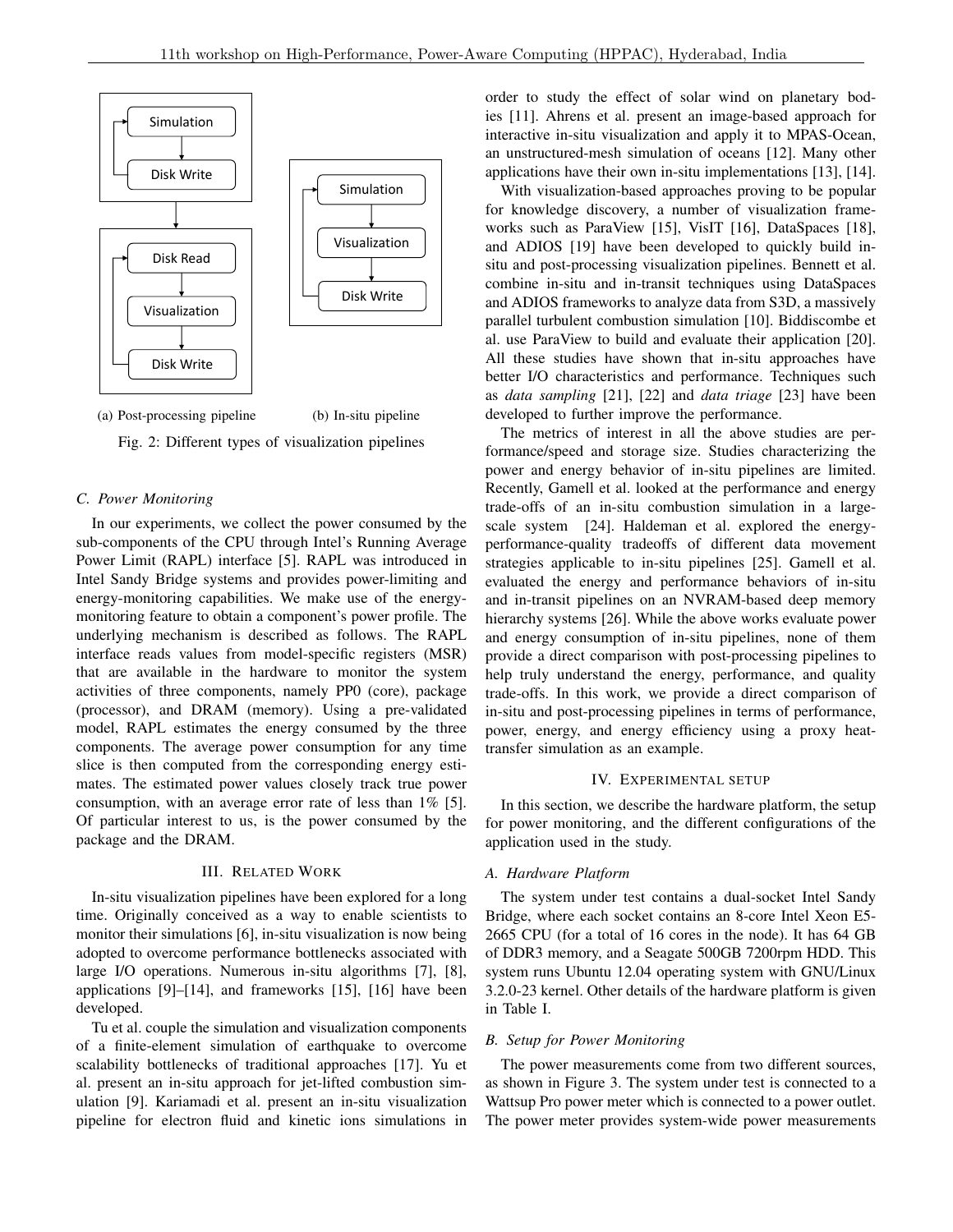TABLE I: Hardware specification

| H/W Type         | H/W Detail              |  |
|------------------|-------------------------|--|
| <b>CPU</b>       | $2x$ Intel Xeon E5-2665 |  |
| CPU frequency    | $2.4$ GHz               |  |
| Last-level cache | 20 MB                   |  |
| Memory           | 4x 16GB DDR3-1333       |  |
| Memory size      | 64 GB                   |  |
| Hard disk        | Seagate 7200rpm disk    |  |
| Storage size     | 500GB                   |  |
| Disk bandwidth   | 6.0 Gbps                |  |



Fig. 3: Power monitoring setup

at a frequency of 1 Hz, i.e., one reading per second. A different monitoring system collects the power measurements through a USB interface and writes them to its local disk. This approach minimizes the error in the application's power profile as there is no interference from a monitoring process and additional data writes to the disk.

Simultaneously, the Intel Sandy Bridge CPU provides power measurements for the components within the CPU via the RAPL interface. This measurement cannot be monitored by a different machine. To reduce the interference, we set the monitoring resolution to 1 Hz even though RAPL provides measurements at a frequency of over 1 KHz. At this low resolution, the power consumption increases by 0.2 W on an average, which is negligible. We collect the processor's power consumption (package power) and DRAM power consumption using this interface. Power consumption of the rest of the system, which includes the hard disk, network, motherboard, and fans, is estimated by subtracting the processor power and the DRAM power from the full-system power obtained using the Wattsup Pro meter.

## *C. Application Configuration*

Three different configurations of the proxy application were used in our study. In all three cases, the application is run for fifty iterations or timesteps. The grid size and the chunk size were fixed at 128 KB for all the cases. For case study #1, I/O operations and visualization is performed in every iteration. For case study #2, it is done every alternate iteration, and for case study #3, every eighth iteration. This experiment is done to show the impact of I/O time on energy savings. In all these cases, we perform a *sync* operation and drop the caches between phases. This ensures that the data does not get cached in memory and is actually written to the disk.



Fig. 4: Percentage of execution time spent in simulation, disk writes, disk reads, and visualization for the three cases

The break up of execution time for the three cases is shown in Figure 4. The percentage of execution time spent in simulation, write, read, visualization stages are 33%, 30%, 27%, and 10%, respectively, for case study #1. These values are not very different from some real applications where over 70% of the total time is spent in I/O operations [27]. The corresponding values for case study #2 are 50%, 22%, 21%, and 7%; For case study #3, the values are 80%, 9%, 8%, and 3%.

#### V. RESULTS AND DISCUSSION

In this section, we first present the power profile of the three different instances of the in-situ and the post-processing pipelines for the proxy heat-transfer simulation. Then, we characterize and compare the two pipelines in terms of the following metrics: performance, power, energy, and energy efficiency. Next, we provide a breakdown of the energy savings and discuss its implications on the power optimization of visualization pipelines.

## *A. Power Profiles*

Figures 5a, 5c, 5e and Figures 5b, 5d, 5f show the power profile of post-processing and in-situ pipelines, respectively, for the three different application configurations presented in Section IV-C. These graphs present the instantaneous power consumed by the processor, the memory, and the full system over time. Power profiles for the post-processing pipeline, shown in Figures 5a, 5c, 5e, indicate the presence of distinct power phases in the application. The first major phase, in which the simulation is performed and the data is written to the disk, consumes about 143 W of power on an average. The second major phase, where the simulation data is read back from the disk and visualized, consumes about 121 W of power on an average. Since the average power consumed by the reads and the writes is nearly the same as shown in Figure 6, we can infer that the simulation phase consumes 22 W more power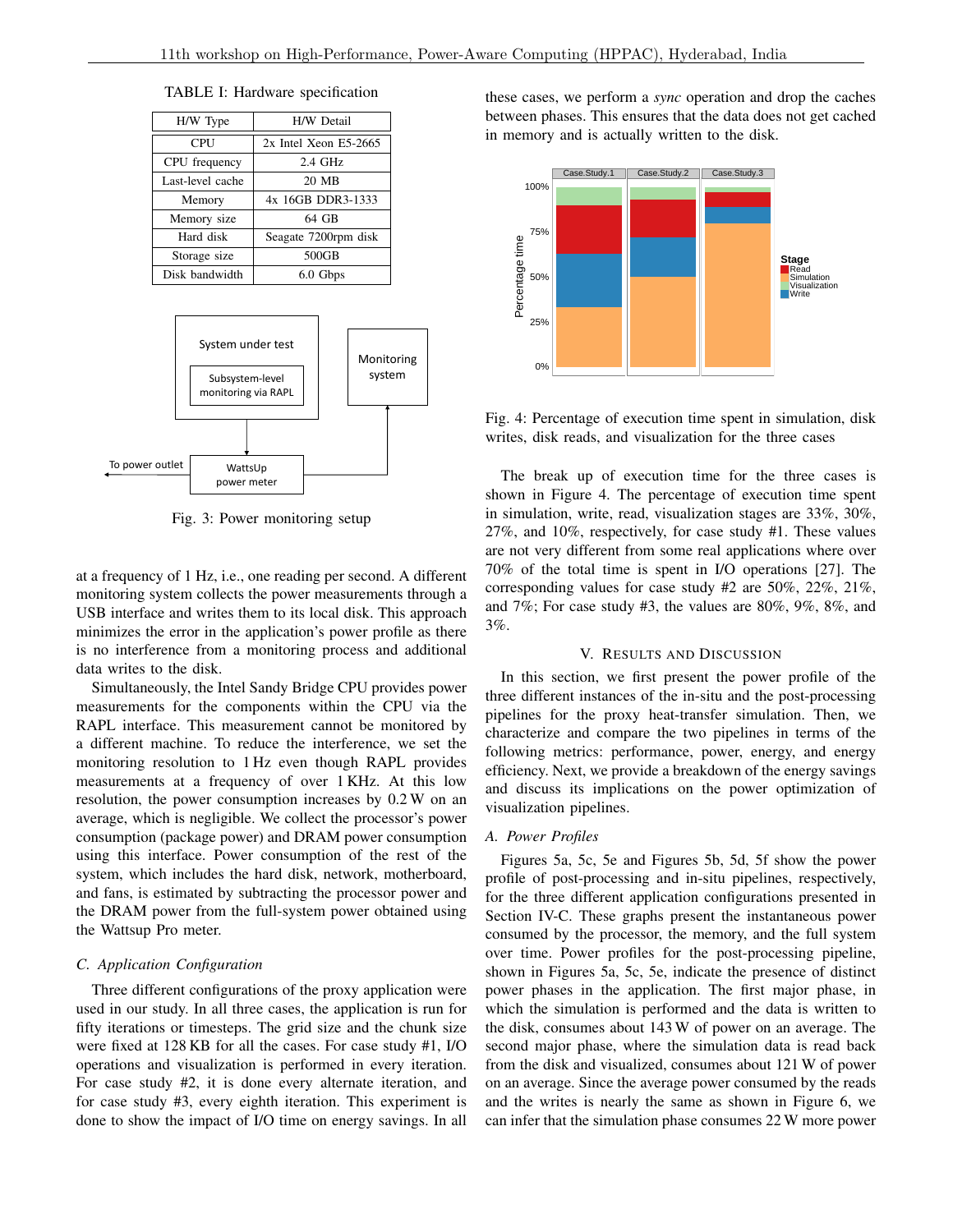

(a) Power profile of post-processing pipeline for case study #1



(c) Power profile of post-processing pipeline for case study #2



(e) Power profile of post-processing pipeline for case study #3



than the visualization phase. We also observe that there are no distinct power phases for the in-situ pipeline.

Another observation from Figure 5 is that power consumed by the memory subsystem is significantly lower than the processor. Since the maximum power consumed by the disk is also low (about 15 W), we expect that the energy overhead from off-die data movement is not high. We quantitatively demonstrate this in another set of experiments.

Performance, power, energy, and energy-efficiency values are derived from the power profiles to compare the two types of visualization pipeline.

#### *B. Comparison of Pipelines*

Figure 7 shows the execution time of the post-processing and the in-situ pipelines for three different problem sizes. The execution time of the in-situ pipelines were 92%, 52%, and 26% lower than the post-processing pipelines for the three problem sizes, respectively.

Figure 8 and Figure 9 shows the average power and the peak power consumption for the post-processing and in-situ pipelines. There is no significant difference in the peak power,



(b) Power profile of in-situ pipeline for case study #1



(d) Power profile of in-situ pipeline for case study #2



(f) Power profile of in-situ pipeline for case study #3



Fig. 6: Power profile of nnread and nnwrite stages

which is an important metric for power-capped systems. The in-situ pipelines consumed 8%, 5%, and 3% more power on an average.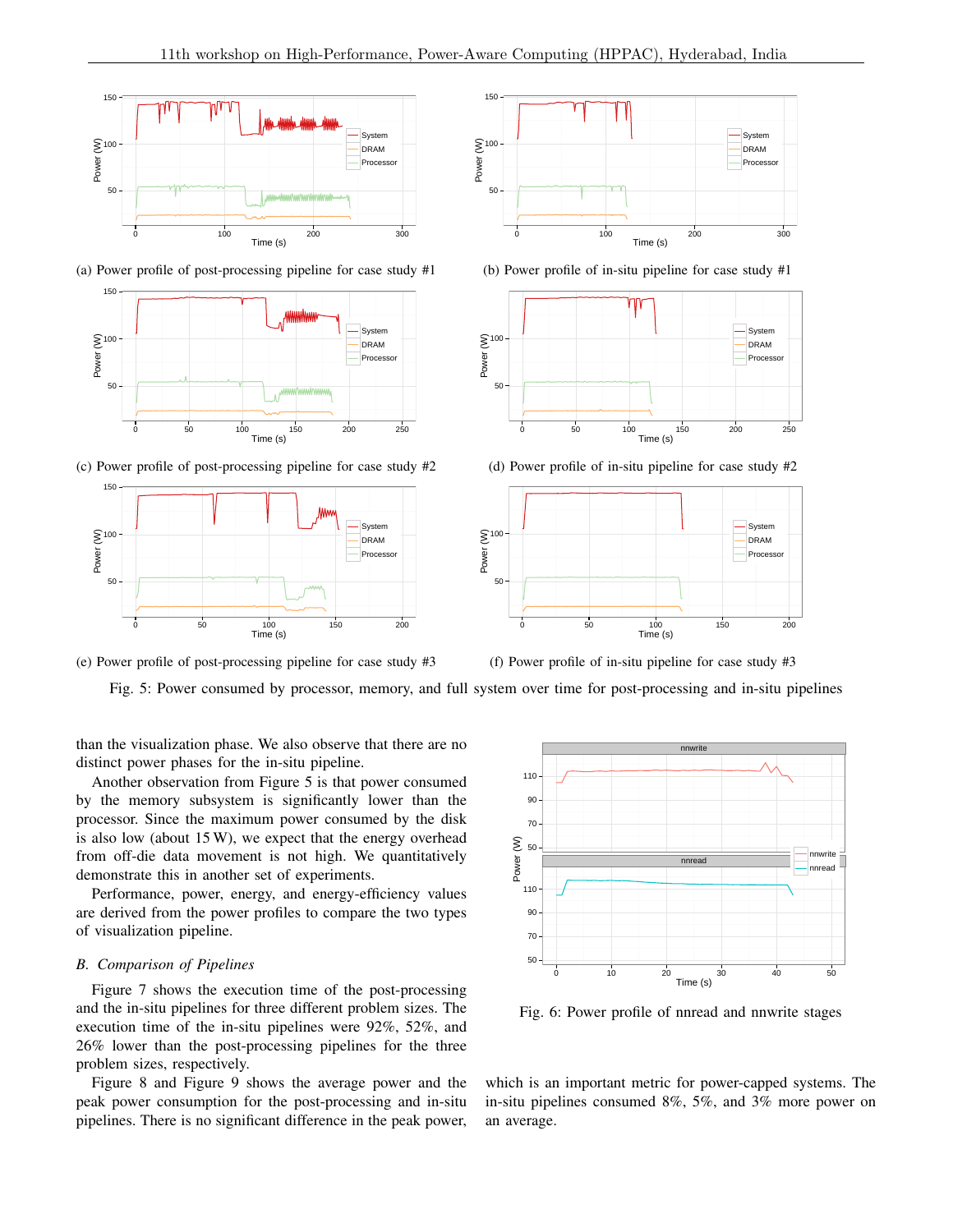

Fig. 7: Execution time of post-processing and in-situ pipelines



Fig. 8: Average power of post-processing and in-situ pipelines

Energy consumption, which is the integral of instantaneous power over time, is presented in Figure 10. Even though the average power is higher for in-situ pipeline, its energy consumption is 43%, 30%, and 18% lower than post-processing pipeline. This is because of the significantly lower execution time. The improvement in energy-efficiency from adapting an in-situ pipeline varies from 22% to 72% depending on the time spent in I/O operations (Figure 11).

Overall, the in-situ pipelines are greener than postprocessing pipelines. However, the advantages in energy efficiency tapers out as the time spent in I/O lowers. Since many real-world simulation-visualization applications spend a substantial amount of time doing disk I/O [27]–[29], their energy-efficiency improvement will be significant if they adapt in-situ pipelines.

#### *C. Energy Savings Breakdown*

Figure 10 showed that in-situ pipelines saves as much as 43% of the total energy consumed by post-processing pipeline. In this section, we show the breakdown in energy savings, showing how much energy was saved by (i) reducing data transfers, and (ii) reducing idle time by reducing data transfers. In the first case, the energy savings come from the dynamic component where the power is consumed due to data



Fig. 9: Peak power of post-processing and in-situ pipelines



Fig. 10: Energy consumption of post-processing and in-situ pipelines

accesses. In the second case, the savings come from reducing the static component of energy. It is important to make this distinction because the power optimization techniques used for the two situations will be vastly different. If the source of energy savings is significant for the dynamic component, *data sampling* technique is preferred, which may result in loss of useful information. If the energy savings mostly come from the static component, other techniques such as frequency scaling and data rearrangement may help.

To estimate the energy savings breakdown, we first obtain the power profile for nnread and nnwrite stages of our proxy application, which is shown in Figure 6. From the profile, we extract relevant metrics, namely average total power consumption, and average dynamic power consumption for the two stages. This information is shown in Table II. The dynamic energy savings is calculated by multiplying the average dynamic

TABLE II: Properties of nnread and nnwrite stages

| Metric               | nnread | nnwrite |  |
|----------------------|--------|---------|--|
| Avg. Power (Total)   | 115.1  | 114.8   |  |
| Avg. Power (Dynamic) | 10.3   | 10.0    |  |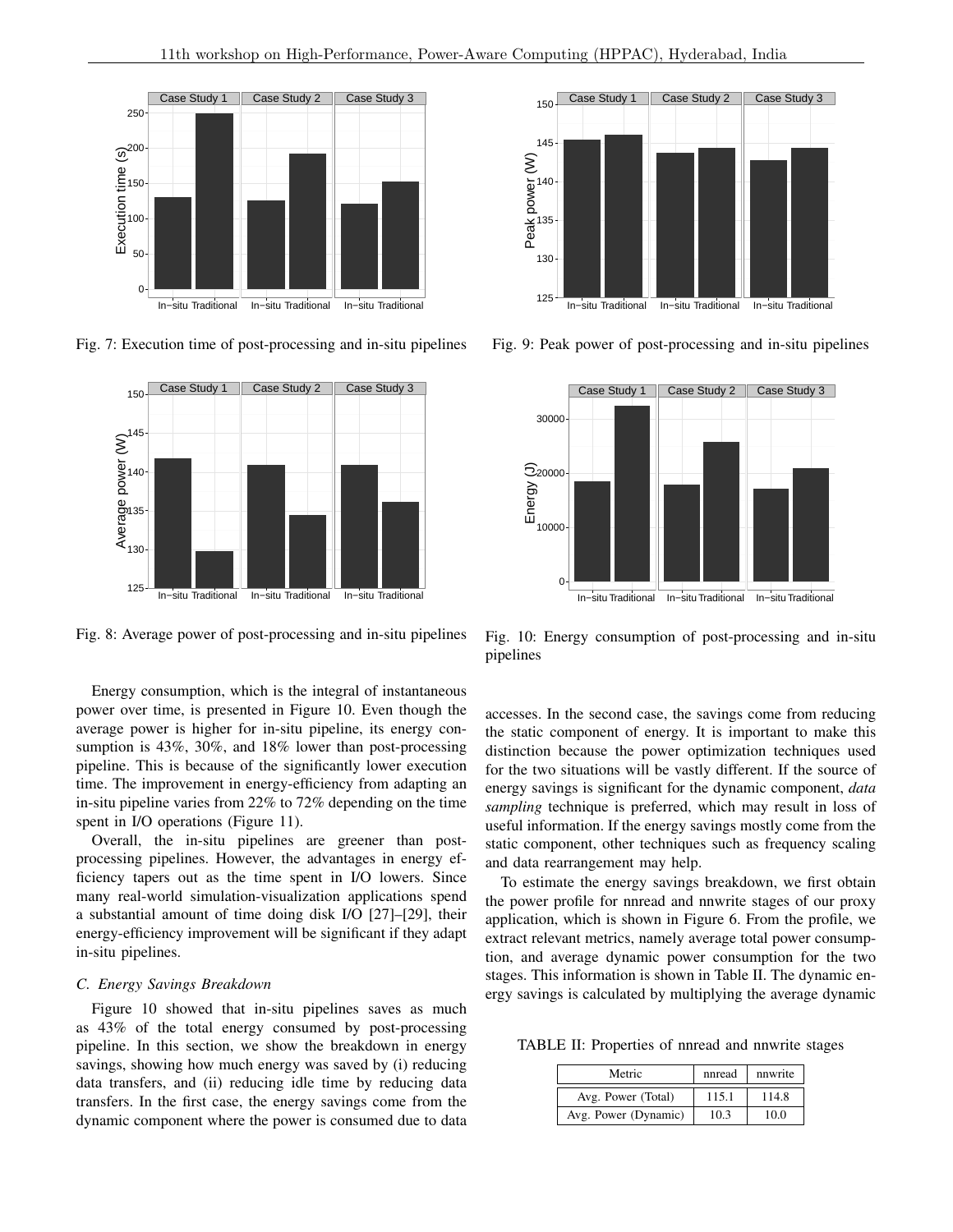| Metric                   | Sequential Read | Random Read | Sequential Write | Random Write |
|--------------------------|-----------------|-------------|------------------|--------------|
| Execution time (s)       | 35.9            | 2230.0      | 27.0             | 31.0         |
| Full-system power (W)    | 118             | 107         | 115.4            | 117.9        |
| Disk dynamic power (W)   | 13.5            | 2.5         | 10.9             | 13.4         |
| Disk dynamic energy (KJ) | 0.4             | 5.5         | 2.9              | 0.4          |
| Full-system energy (KJ)  |                 | 238.6       |                  |              |

TABLE III: Performance, power, and energy consumption for the *fio* tests



Fig. 11: Energy efficiency of post-processing and in-situ pipelines

power shown in Table II with the corresponding time spent, i.e. the difference in execution time between in-situ and postprocessing pipelines shown in Figure 7. The static savings are computed by subtracting the dynamic savings computed from the total energy savings shown in Figure 10. For case study #1, the energy saved by avoiding idling (from static sources) is 12.8 KJ, and the energy saved by reducing data accesses is 1.2 KJ. That is, as much as 91% of the energy is saved by avoiding system idling.

# *D. Discussion*

Our test application performs I/O operations sequentially. This is not always the case in real applications, where I/O operations may occur in a random fashion. To account for this, we consider the sequential and random tests from the *fio* disk benchmark. We read and write 4 GB of data to sequential and random locations in the disk using this benchmark. The power, energy, and execution time for these cases are shown in Table III. For an application exhibiting random I/O behavior, we could save 242.2 KJ (238.6 KJ+3.6 KJ) of energy by adopting in-situ visualization. However, we will lose the capability for exploratory analysis. But, if we were to adopt datarearrangement techniques [30], [31] on the post-processing pipeline, we will lose out only 7.3 KJ (4.2 KJ+3.1 KJ) of energy, instead of 242.2 KJ, while at the same time retaining all of the exploratory analysis capabilities. This presents many interesting possibilities for reducing the power consumption of the traditional post-processing pipelines without having to lose out on exploratory analysis.

# VI. CONCLUSION AND FUTURE WORK

In this study, we found that the energy saved by adopting in-situ visualization is as high as 43% on a proxy application configured for realistic I/O load. We also found that as much as 91% of the energy savings comes from reducing the system idle time. Comparatively, only 9% of the energy is saved by reducing off-chip accesses. Using *fio* benchmark, we showed cases where the I/O bottleneck and the associated power overhead could be overcome even in the post-processing pipelines when techniques such as software-directed data reorganization is used.

## *A. Future Work*

One of the major limitations of this work is that our tests are based on only one application, running on a single node, using traditional hard disks and file system. In future, we plan to work on the following:

- Evaluation of real-world applications such as MPAS [32] and xRAGE [33].
- Evaluation on a multi-node system to study the effect of network I/O in addition to disk I/O.
- Evaluation on systems using RAID disks, solid-state drives, and other flash-based devices such as NVRAM.
- Evaluation on multi-node systems running parallel file systems to understand the impact of file system on energy consumption.
- We would also like to develop a runtime system that makes use of our characterization studies. Such work would entail the development of power models that estimates the hard disk power based on the number of disk accesses, size of each access, and the corresponding access pattern. Using this model, the runtime will decide the power optimization technique to be used.

#### ACKNOWLEDGMENT

This work was supported in part by a grant from the U.S. Department of Energy (DOE) Office of Advanced Scientific Computing Research (ASCR) via DE-SC0012637 and by infrastructure provided by Supermicro. This paper is a Los Alamos Unclassified Release LA-UR-15-21414.

#### **REFERENCES**

- [1] S. R. Sachs, K. Yelick *et al.*, "Exascale Programming Challenges," *2011 Workshop on Exascale Programming Challenges*, 2011.
- [2] R. Lucas *et al.*, "Top Ten Exascale Research Challenges," *DOE ASCAC Subcommitte Report, February*, 2014.